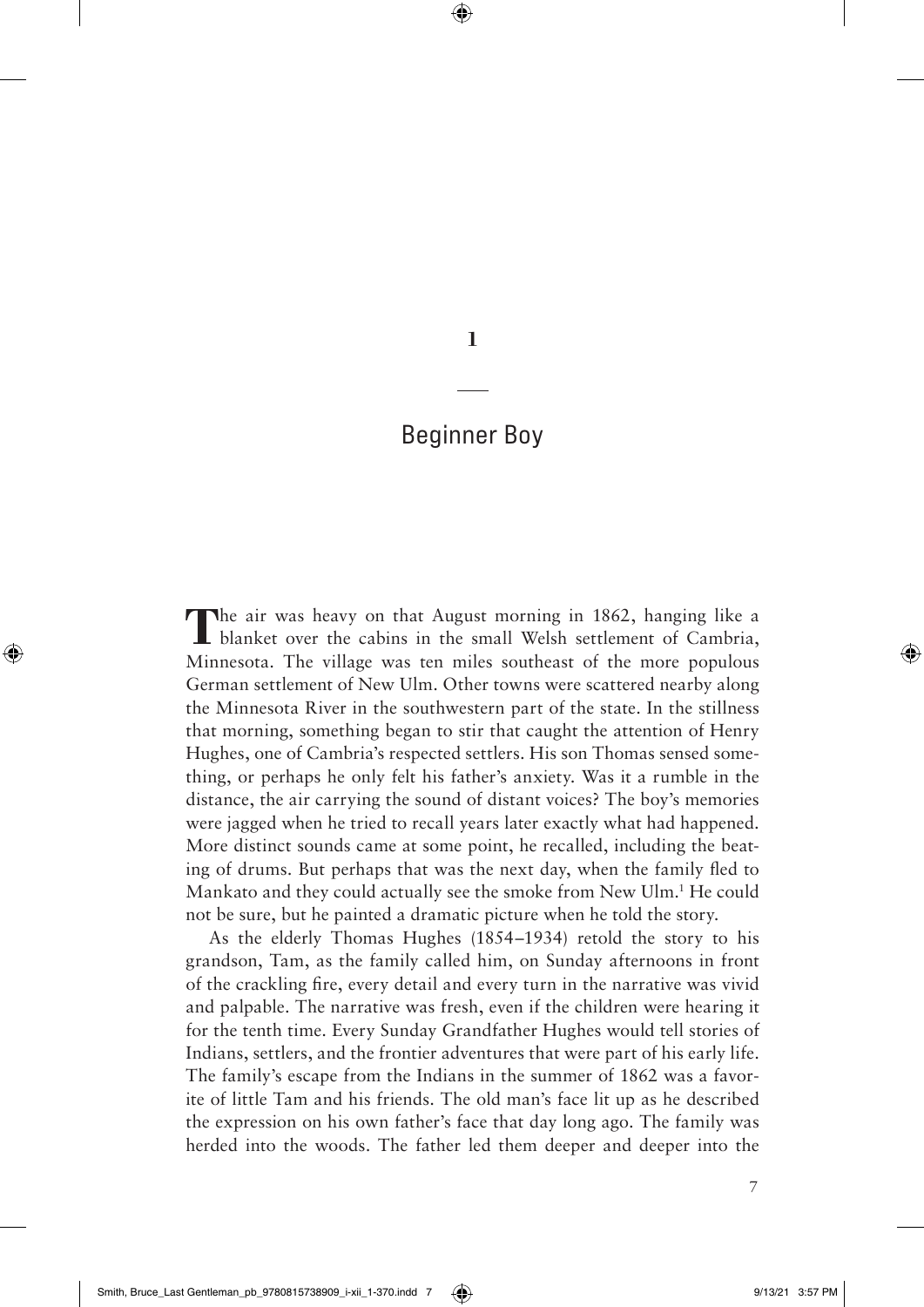forest, pushing past prickly bushes, over fallen trees, and through piles of leaves and damp moss until the light became dim.

Tom's grandfather understood the urgency of his own father's actions. The Indians had been more visible and bolder lately, sometimes knocking on the door and asking for food; at other times, a face would suddenly appear at a window and then disappear. The grown-ups would talk in muffled tones and change the conversation if the children approached. A few weeks earlier, on August 5, a scuffle had broken out at the Upper Sioux trading post, the Yellow Medicine Agency. Fighting with the Indians was narrowly averted by extending credit to them or simply giving them badly needed supplies. The supplies being held in the government warehouse there already belonged to the Dakota by treaty. An agent named Galbraith, from the Bureau of Indian Affairs, refused to release the supplies to save himself the inconvenience of a double accounting entry when the government's gold payment for the supplies arrived. But the Indians, who came from their home at Big Lake, were on the verge of starvation; they broke into the warehouse and took the food that they were meant to receive.

Grandfather Hughes's full understanding of what would be known as the Dakota or Sioux War of 1862 came much later, with his painstaking research and the publication of his monumental historical works, including *Indian Chiefs of Southern Minnesota* (1927), *Old Traverse des Sioux* (1929), *The History of Blue Earth County* (1909, with his good friend Major General D. Brown), *The History of the Welsh in Minnesota* (1895), and *The Semi-Centennial of Mankato* (1903), and his sketches, notes, speeches, outlines, and voluminous other writings.<sup>2</sup> The elder Thomas Hughes became the first great historian of Minnesota. His boyhood encounter did not make Grandfather Hughes an enemy of the Minnesota Indians. Instead, he became an ardent defender and an advocate of making peace with the Indians.

The Dakota War or Sioux uprising of August 1862 cost the lives of some 600 settlers and soldiers and at least 100 Indians, including the thirty-eight Dakota (or Lower Sioux) braves who were hanged together in Mankato in December of that year.<sup>3</sup> President Lincoln issued the order for the hangings after paring down substantially the list submitted to him by the army. The hanging on the day after Christmas remains the largest simultaneous mass execution in the nation's history. The Hughes family witnessed the hanging of the warriors, including the notorious Cut Nose, one of the instigators of the uprising. In a dispute some years earlier, Cut Nose's nose had been bitten off by John Other Day, an Indian who later rescued many settlers caught in the uprising. The nose episode came in a dispute years before John had converted to Christianity and adopted the habits of the white man.4 Grandfather Hughes was eight years old when he witnessed the mass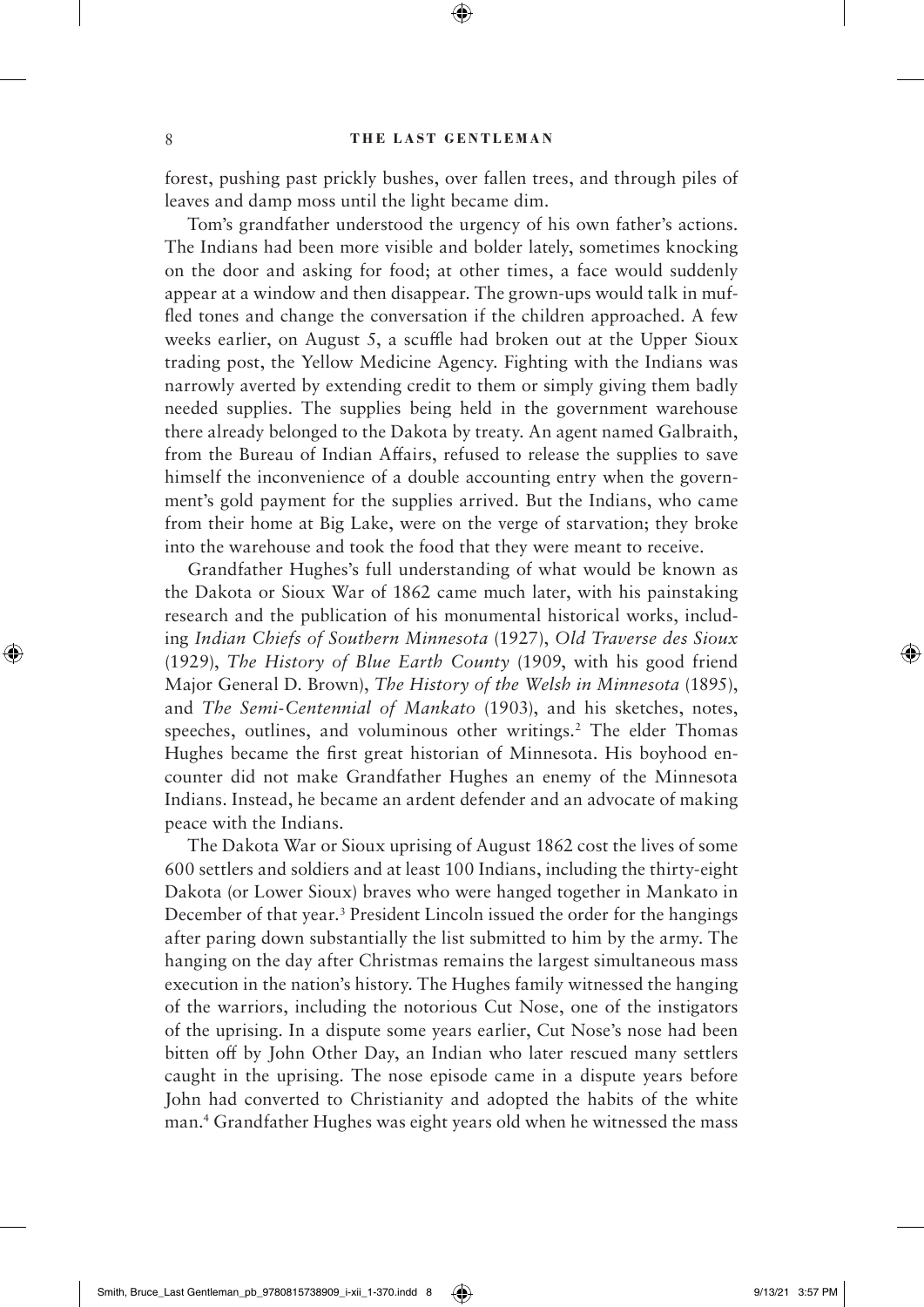## **Beginner Boy** 9

hanging. He never specifically wrote about the hangings in his scholarly books, but there is no doubt the eight-year-old boy was affected by what he saw and that it helped to form his commitment to the peaceful settling of disputes.

Grandfather Hughes was more than a storyteller and raconteur. He was also a moralist, an activist, and an advocate of Indian causes, and his stories always had a moral. Usually, the moral was peace: the Indians and the settlers had to respect each other and learn to live together in peace. The war with the Indians made matters worse. His grandfather had also lived through the Civil War and told stories of his uncles, who had fought, and some perished, in that war. Grandfather Hughes hated war and always made that clear to Tam.

The Hughes family had good fortune on its side and emerged unscathed from the 1862 crisis, fleeing to Mankato under the leadership of Henry Hughes, eight-year-old Thomas's father. Mankato was the only logical choice and the only safe escape route. Henry rounded up a group of settlers to join him and his family, for, as postmaster of Butternut Valley, appointed by President Lincoln, Henry was a leader of the community. Henry's younger brother, John Henry Hughes, stubborn and a family oddball, refused to leave. He told Henry that he had never had any problems with the Indians and would read his Bible and put his trust in the Lord.

When the family arrived in Mankato, they discovered to their astonishment that John Henry was there.

"Brother, I see you changed your mind," said Henry.

John Henry explained that he had opened his Bible and chanced upon a passage that he took as a sign to depart and join the others. The family never knew how John Henry got to Mankato ahead of the rest of them.

The battle with the Indians never got to Mankato but raged on for eight days to the north at numerous points along the Minnesota River. Reinforcements rushed to the fighting to reverse the tide of battle, which initially favored the Indians. Troops were scarce on the frontier as the country's attention was fixed on the Civil War.

The visit of Little Crow and other chiefs to President James Buchanan in 1858 had resulted in a new agreement with the Indians updating the 1851 Treaty of Traverse des Sioux and had thus seemed to consolidate the framework that guaranteed peace. This optimism was not shared by the Indians. Their fears were not without foundation, since the treaty laid the basis for a vast influx of settlers. At the beginning of the decade, there were approximately 7,000 Indians in Minnesota and an equal number of settlers. By the end of the decade, the settlers had increased to 200,000, and the Indians had been crowded into reservations, which, under the 1858 agreement, amounted to only about half the size of the land allotted under the Treaty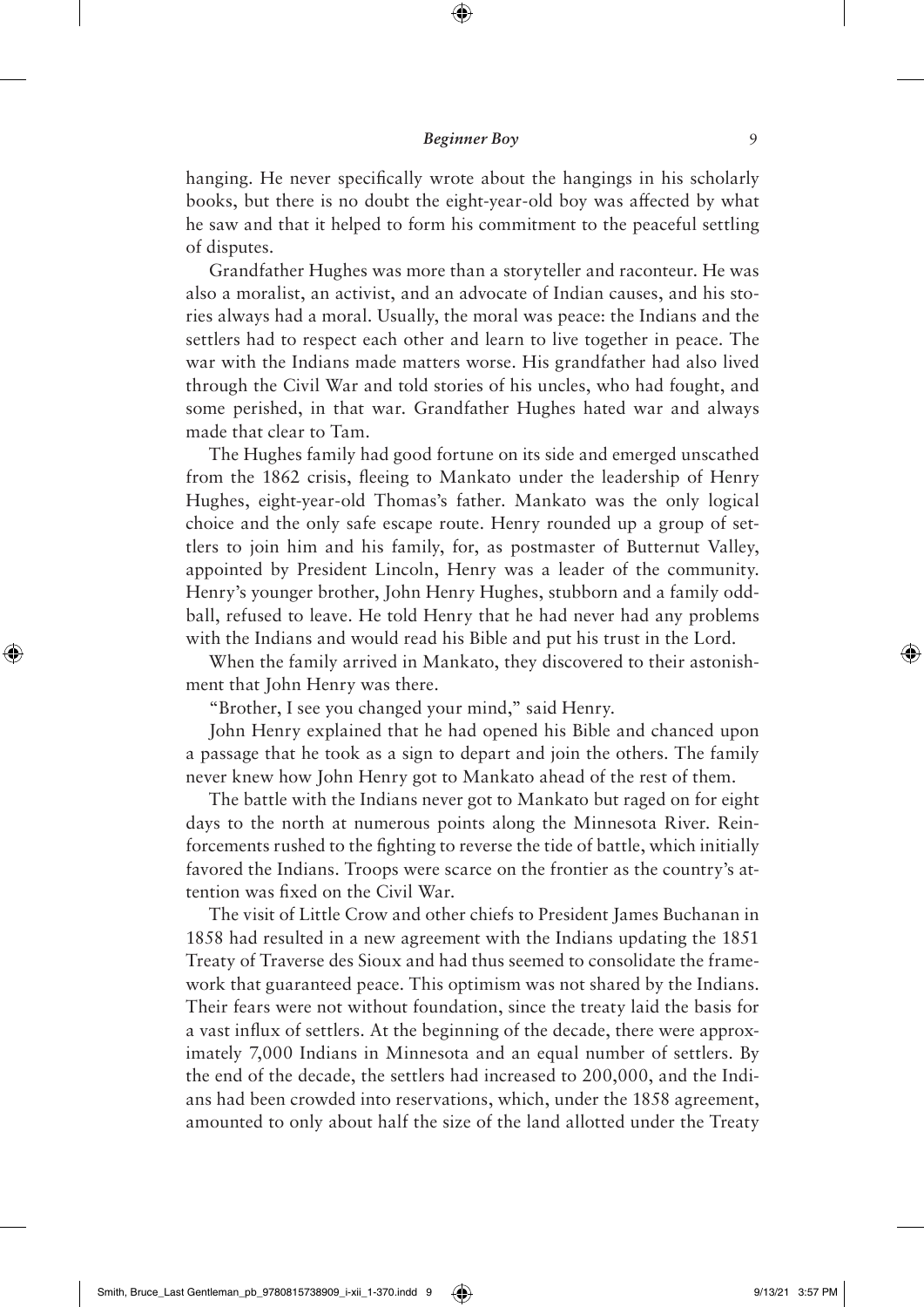of Traverse des Sioux. The system of federal payments and annuities, which was supposed to compensate the Indians for their loss of hunting lands, was marked by delays, corruption, and maladministration, producing resentment and instability. This undercurrent went largely unnoticed or was ignored by the majority of the settlers.

The Indian uprising thus caught the settlers by surprise. With more concerted military action, the Indians might well have routed the settlers all along the Minnesota River and followed the river straight up to St. Paul, capturing or killing Governor Alexander Ramsey and creating pandemonium. President Lincoln would have been forced to send major reinforcements and face an even graver threat than the uprising posed. Finally, however, on September 23, 1862, the Indians were defeated at the Battle of Wood Lake and three days later some 1,200 Dakota men, women, and children surrendered to the army.

The Indians' tactics failed, in the end, for the same reasons that they had entered into the war in the first place. The war appeared to have been precipitated by the theft by several Indians of a few eggs from a white store owner. The incident escalated into violence and led to the killing of a white family. The four Indians involved in the incident were members of the Creek Band, a group of malcontents of the Upper Sioux. The braves reported to Elder Red Middle Voice and Chief Little Six, urging that war be declared immediately on the white settlers. Little Six decided that an alliance with the Lower Sioux tribe would be necessary in a war and sought an audience with Chief Little Crow. Little Crow convened a war council and invited Chief Wabasha and Chief Mankato, leaders of the two other Lower Sioux tribes, to the council. Decisionmaking in the Dakota tribes was decentralized and democratic; this included fateful decisions of war and peace. Chiefs could order their braves neither to fight nor to desist from fighting. Little Crow and Chief Wabasha were strongly opposed to war, but Chief Mankato backed the majority of braves, who favored war.

The 1862 uprising in Minnesota was not the end but the beginning of the Indian wars. Little Crow and many of his followers escaped into South Dakota and carried on the fight with the U.S. Army for years. The Sioux had their biggest victory when they killed Colonel George Custer and his entire company at the Battle of Little Big Horn in 1876. But the army pursued them relentlessly, and they were weakened by hard winters, starvation, and disease. The remnants of Little Crow's tribe were annihilated by the army in December 1890 at Wounded Knee.<sup>5</sup>

The Indian wars continued into Thomas Hughes's adulthood and he began to research and interview Indian chiefs, which came to fruition later in his major historical works. But he did not set off on an academic career or to follow the path of a professional historian. His accomplishments were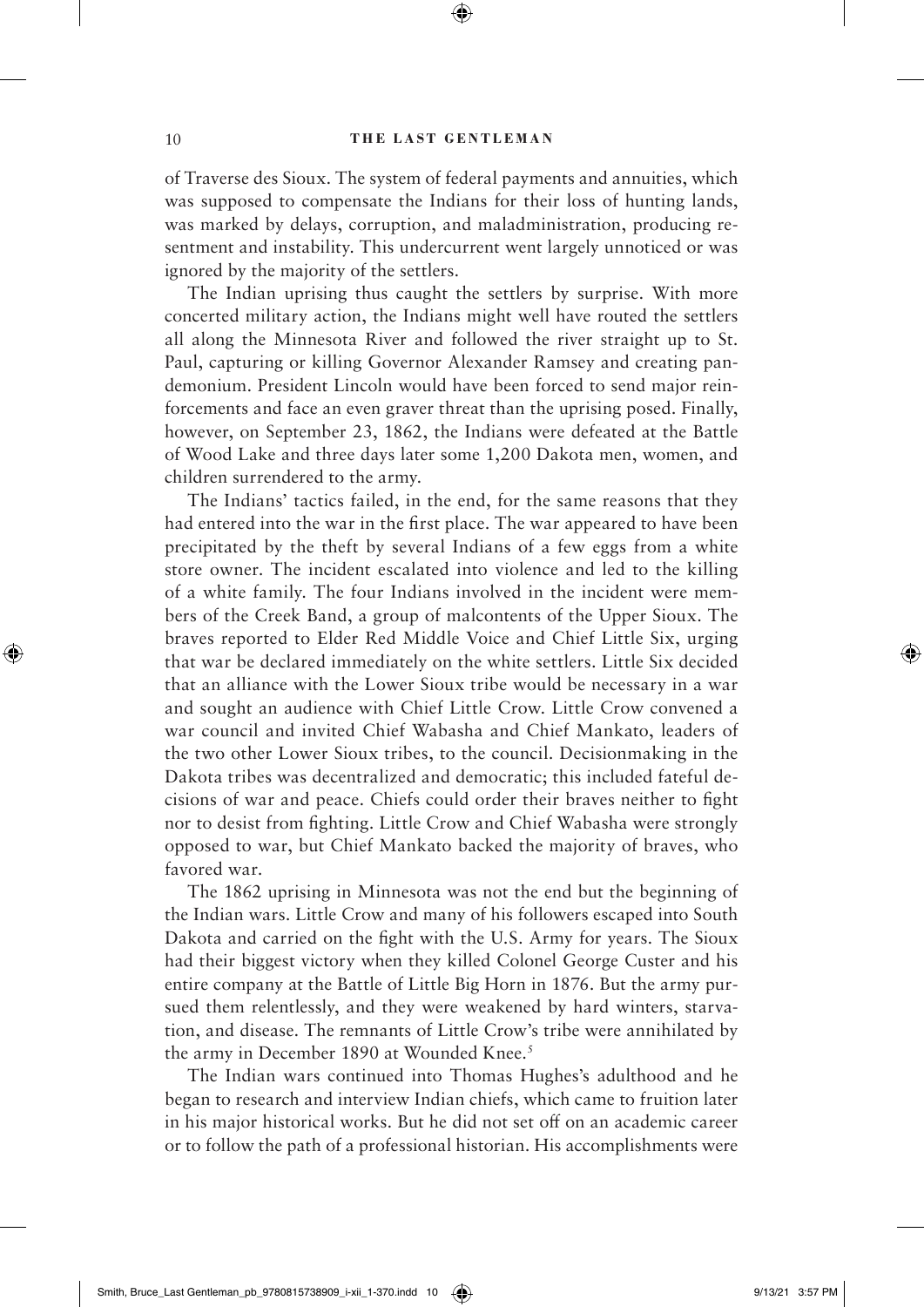all the more remarkable because he was a busy man of affairs and town father of the bustling Mankato. He was a gifted amateur, something like a David McCulloch, Ron Chernow, or Walter Isaacson of our own day. Moreover, English was not Hughes's first language. The Henry Hughes family spoke Welsh at home.

Hughes went to Carleton College, where he was first in his class, beating out Thorsten Veblen, who was class salutatorian, and becoming the first Hughes to attend the college in a long line of family members who have been enrolled since then. Hughes also met his wife at Carleton. She was in the class behind him and was a gifted artist. She sketched many of the Indian chiefs she met with her husband and her sketches appeared in a number of his books.

After graduating from Carleton, grandfather Thomas Hughes studied as an apprentice in the Mankato chambers of a local lawyer, Judge Waite, and became a leading practitioner in Mankato. Hughes's two sons, Burton and Evan Raymond (known as Raymond), also went to Carleton College as well as Harvard Law School, and like their father returned to Minnesota to live and practice law. Raymond Hughes became his father's law partner, and he and his wife Alice and son Tam went to live with his grandfather in 1927 after the death of Thomas's wife.

The elder Thomas Hughes founded the historical society of Blue Earth County and the archives at Mankato State Teachers College (later a branch campus of the University of Minnesota). He cofounded and helped to build the Minnesota Historical Society into one of the leading institutions of its kind. He deposited many of his notes, along with the records of his and his wife's families, with the society, and he served on its board of governors for many years. Raymond followed his father as a leading citizen of Mankato and served on the boards of many of the organizations founded by the elder Hughes.

Tom Hughes, the subject of this biography, was born to Raymond and Alice Lowe Hughes on December 11, 1925, and was christened Thomas Lowe Hughes. Tom, or "Tam" as his grandfather Hughes nicknamed him to honor the mostly Scottish ancestry of Tam's other grandfather, Dr. Thomas Lowe, moved with his parents into his grandfather's large house in 1927 at the age of two. Grandfather Hughes, lonely after the death of his wife, decided it was a good idea to invite Raymond and family to live with him and eventually inherit the house. It was a good arrangement. The elder Thomas Hughes became especially fond of his grandson and lavished his attention and affection on the boy.

The bonding between Tam and his grandfather was evident early in this affectionate letter from the elder Thomas to a friend, Mrs. Adelaide Skillman, describing his loquacious little grandson: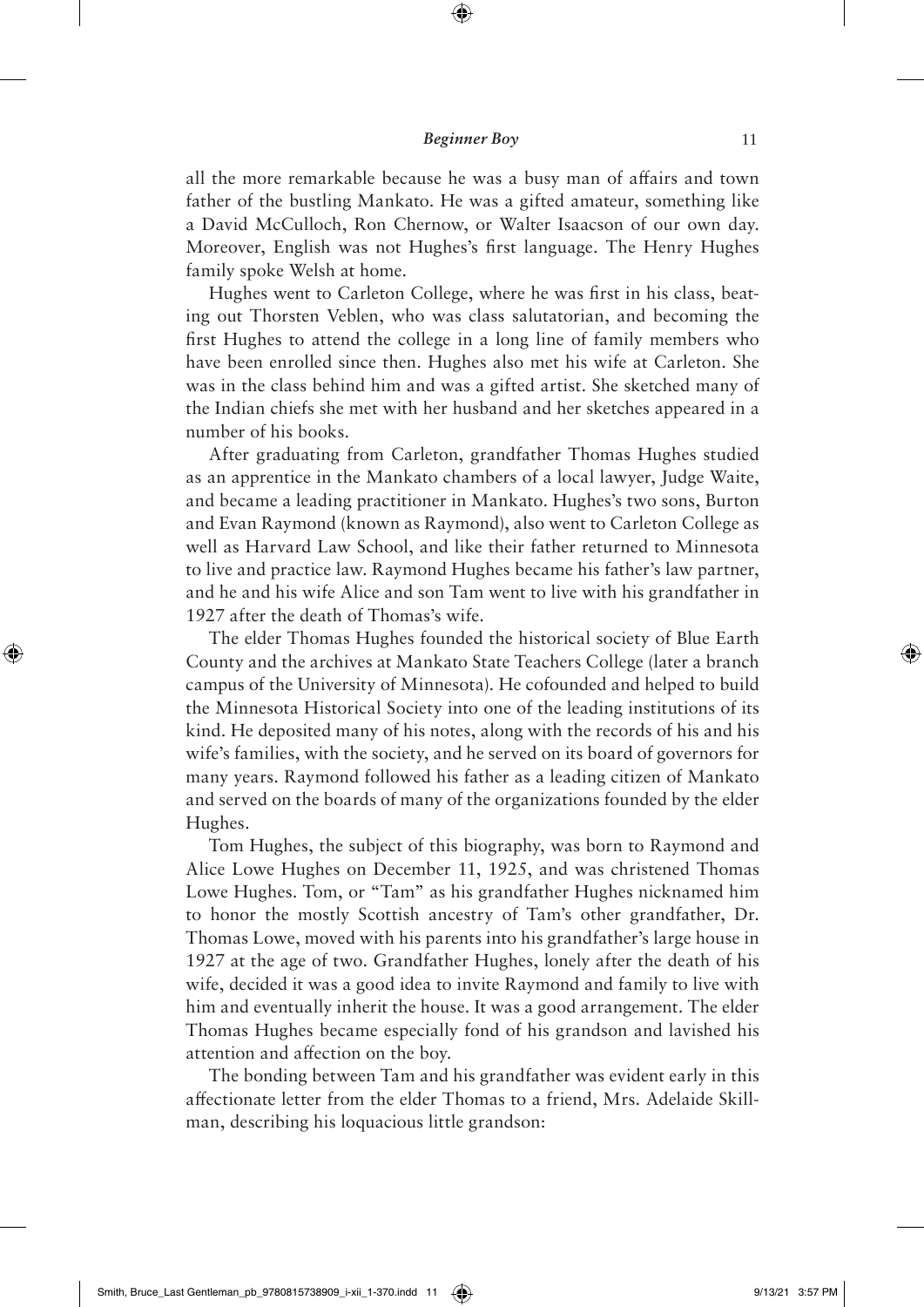*Feb. 13th, 1928 Mrs. Adelaide B. Skillman Northfield, Minn.*

## *Dear Adelaide:*

*Presume you may wonder how we are getting along at Mankato. We are doing about as usual. I am in fair health and Raymond, wife, and little Tam are all doing as usual.*

*Tam can talk all day long. Is very busy with his games and is a great company for us. There is nothing that he can't talk about these*  days. His vocabulary is as fully as great as Webster's ever was, but it *is sometimes difficult to understand his pronunciation, but that does not bother him a bit. He keeps chattering away about everything under the sun. He is greatly interested in Mother Goose these days, and every night he brings the book to me to read to him, and the little chap seems to have learned the entire book from beginning to end and can repeat it and put additions to it, too. . . .* 

*Very truly yours, [signed] Thomas Hughes.6*

The grandfather, who worked in his study every night, kept three-byfive-inch cards as he wrote his books, and Tam imitated this practice. Tam began to write as a young boy. His efforts at composition included this poem written at age four.

## *Some Day*

*I'm just a little Beginner boy. But I shall grow up one day, Into a great big man like Dad, Then I'll have more to say. [signed] Tam Hughes, age 4.7*

Raymond and Alice Hughes were loving parents, giving their son every opportunity and encouraging him in his interests. They took pride in their son, as most parents do with their children. But they had a feeling that their son was somehow different from most other children, that he was gifted, that his achievements at school and outside of school were unusual. They made every effort to cultivate his interests and talents.

Both Grandfather Hughes and Tam's maternal grandfather, Dr. Thomas Lowe, probably had an even greater impact on Tam's development and early life than Tam's parents had. Tam was also close to Burton Hughes, Raymond's brother, and considered him his favorite uncle. His family as a whole had a great influence on the young boy and anchored him firmly